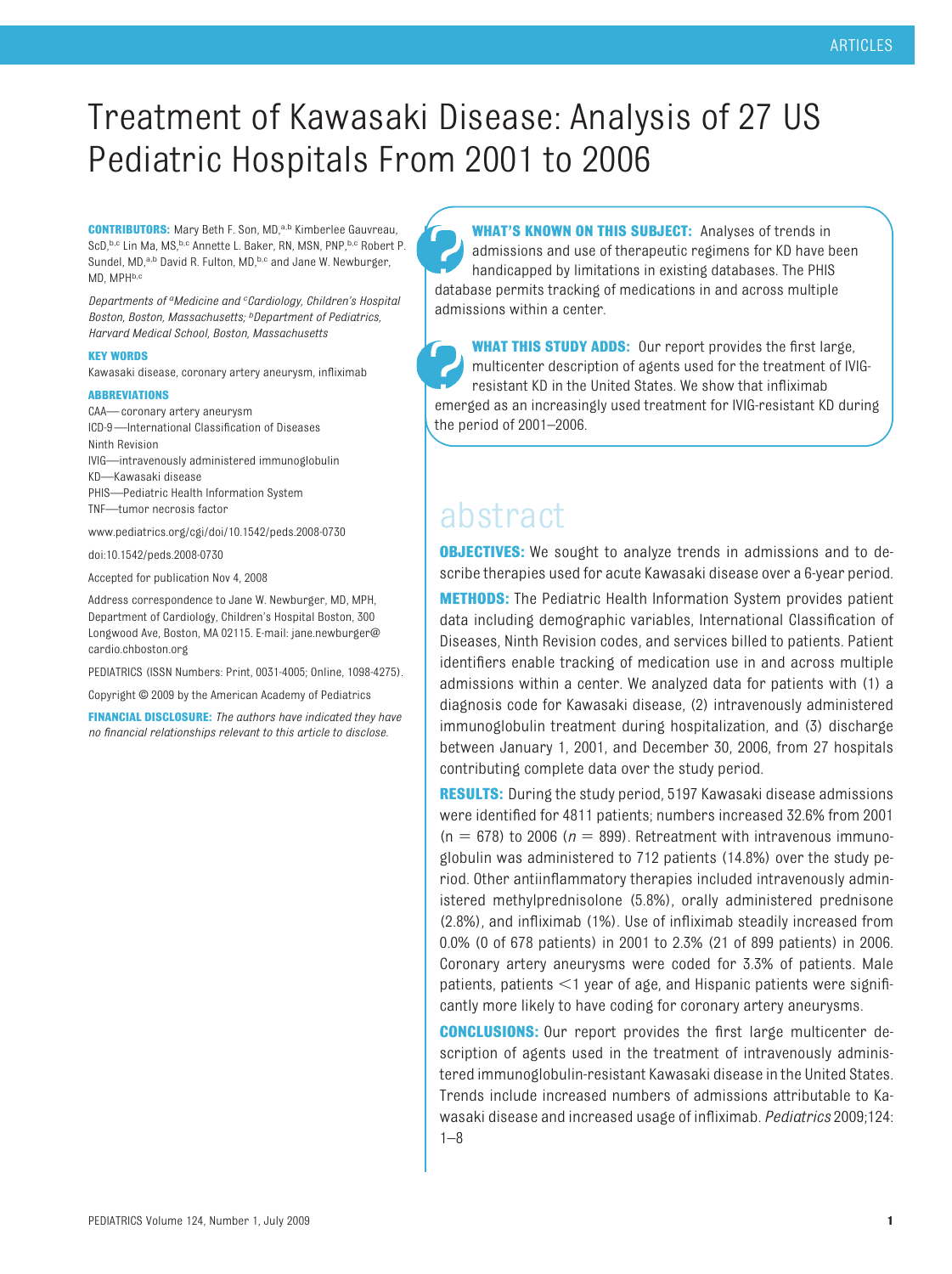Since its initial description in Japan in 1967,1 Kawasaki disease (KD) has been reported throughout the world, in children of all races and ethnicities.2 Melish et al<sup>3</sup> reported the first US case in 1976. Subsequent reports documented cases of KD in many locations and populations across the United States, 4-17 often by using statewide hospital discharge data to generate incidence rates and to identify patient sociodemographic characteristics. US national databases have been used to describe the epidemiological features of KD more thoroughly. In 2002, the Nationwide Inpatient Sample, a database derived from the Healthcare Cost and Utilization Project, was used by Chang<sup>6,7</sup> to evaluate the epidemiological pattern of KD over a 10-year period. Holman et al<sup>14</sup> used the Kids' Inpatient Database to describe hospitalizations attributable to KD in the United States in 1997 and 2000. By using the Centers for Disease Control and Prevention passive surveillance system for KD, Belay et al<sup>4</sup> identified risk factors for coronary artery abnormalities.

Consistent findings in those studies included a median age at admission of 2 to 3 years, a majority of admissions for children  $<$ 5 years of age, a male/female ratio of  $\sim$ 1.5:1, and higher hospitalization rates during the winter months. Each of those studies was limited by properties inherent to its respective database. Specifically, data on coronary artery abnormalities and intravenously administered immunoglobulin (IVIG) therapy were not available through the Nationwide Inpatient Sample. The Kids' Inpatient Database does not allow for tracking of patients; therefore, data on readmission and retreatment were not analyzed. Lastly, the passive surveillance system accounts for only 10% of admissions attributable to KD in the United States.

More than 40 freestanding, noncompeting, pediatric hospitals in the United States contribute patient information to the Pediatric Health Information System (PHIS). Anonymous patient identifiers allow identification of medications used for individual patients during hospitalization and enable tracking of patients and medication use across multiple admissions within a center. We used the PHIS database to analyze data for patients admitted with a diagnosis of KD between January 1, 2001, and December 30, 2006. Our goals were to describe the therapeutic regimens used during initial admissions and readmissions attributable to acute KD and to analyze secular trends over the 6-year period.

## **METHODS**

## **Data Source**

The PHIS was created by the Child Health Corporation of America and contains patient data for all admissions from 43 freestanding children's hospitals in North America (www. chca.com/owner\_hospitals/index.html). Institutions are labeled within the database but cannot be identified in public reporting. Individual patient medical record numbers, billing numbers, and zip codes are encrypted. Data submitted by institutions are monitored for coding consistency and completeness. The database is updated quarterly by the Child Health Corporation of America.

Level 1 data in the PHIS database include demographic information as well as diagnoses and procedures coded with International Classification of Diseases, Ninth Revision (ICD-9) codes. A subset of the PHIS hospitals also contribute level 2 data with detailed pharmacy information including medications prescribed for each patient, as identified with Clinical Transaction Classification codes. Medication usage for individual patients can be determined across admissions and readmissions in the same center.

#### **Identification of Study Group**

We identified 27 US hospitals that contributed level 1 and level 2 data to the PHIS during each of the 6 years between January 1, 2001, and December 30, 2006. We extracted information from the database for all admissions, including readmissions, with a discharge diagnosis of KD during the study period in the identified hospitals. We defined readmissions as hospitalizations that occurred within 6 weeks after the first admission. We included only patients who received  $\geq$ 1 treatment with IVIG during their first admission, to exclude patients who were evaluated for KD and did not receive the diagnosis, as well as patients who were admitted late after illness onset because of cardiac events and/or procedures.

## **Definition of IVIG Retreatment**

IVIG is usually administered to patients with KD over 8 to 12 hours, and multiple bags of IVIG may constitute a single dose. Consequently, administration of IVIG may be recorded over 2 calendar days and pharmacy logs in the PHIS may have  $>$  1 entry for IVIG. To evaluate whether patients required  $>1$  dose of IVIG (referred to as "retreatment" with IVIG), doses were considered retreatment if there were  $\geq$  calendar days between entries for IVIG. Patients with  $\geq$  IVIG entries were considered to have received retreatment if there were  $\geq$ 2 days between the first and last entries for IVIG.

## **Data Analyses**

Changes in the distribution of length of stay over the 6-year study period were examined by using the Kruskal-Wallis test. Differences in proportions over time (eg, the proportions of patients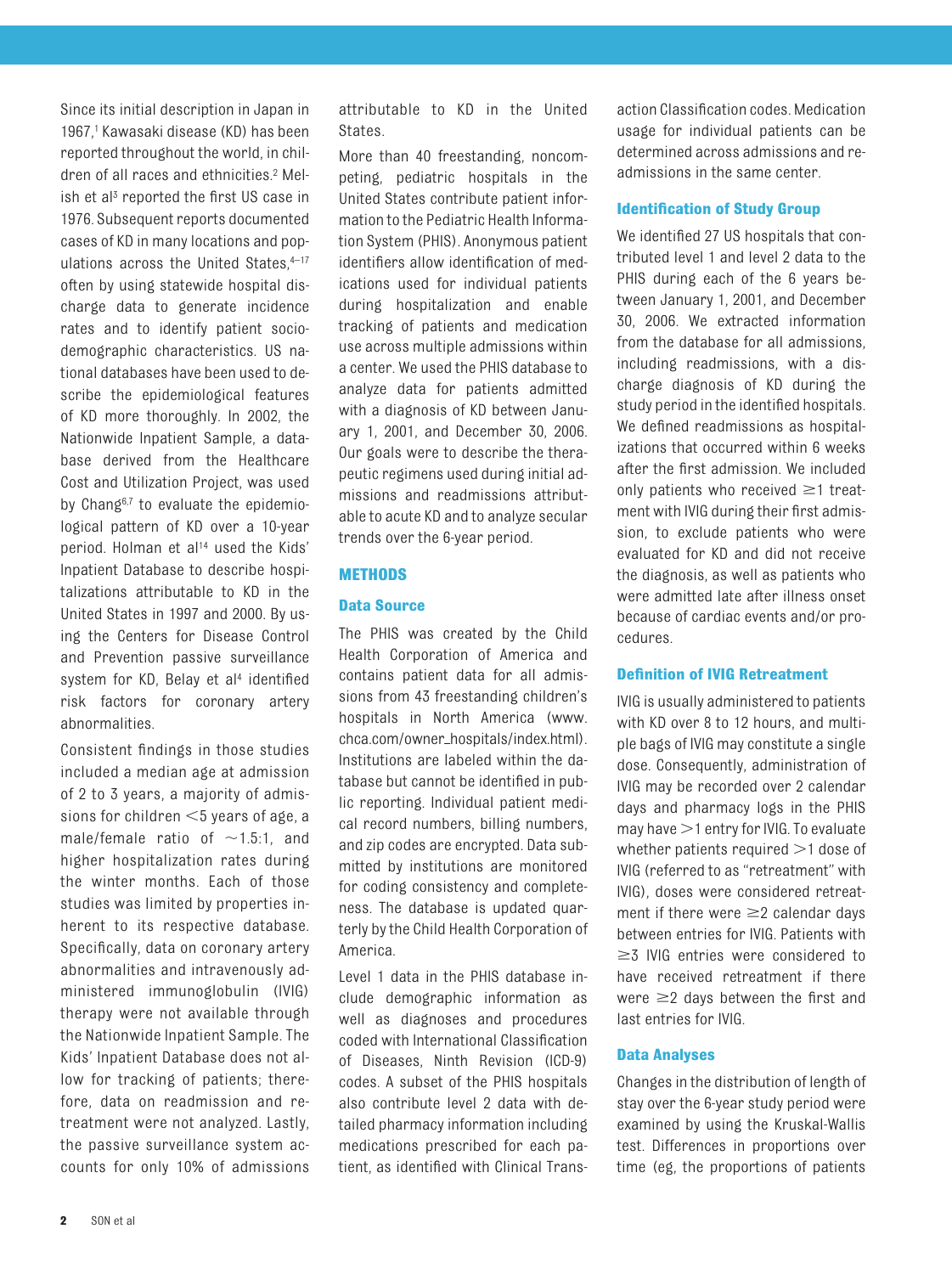requiring readmission) were evaluated by using the  $\chi^2$  test. Relationships between patient characteristics and both readmission and the presence of coronary artery aneurysms (CAAs) also were assessed by using the  $\chi^2$ test. The  $\chi^2$  goodness-of-fit test was used to determine whether the numbers of admissions attributable to KD changed over the study period.

## **RESULTS**

Demographic characteristics of patients are summarized in Table 1. A total of 5197 admissions were identified for 4811 patients from 27 hospitals. According to US census guidelines, the geographic distribution of the participating hospitals included 6 hospitals in the West, 11 hospitals in the South, 9 hospitals in the Midwest, and 1 hospital in the Northeast. The median age at first admission was 3.4 years (range: 1 month to 21.3 years), and the majority of patients (60.1%) were 1 to 4 years of age. Male patients represented 60.4% of patients. Asian patients were over-

| <b>TABLE 1</b> Demographic Characteristics of<br>Patients $(N = 4811)$ |                  |
|------------------------------------------------------------------------|------------------|
| Male, <i>n</i> (%)                                                     | 2896 (60.4)      |
| Age at first admission                                                 |                  |
| Median (interquartile range), y                                        | $3.4(1.4 - 4.6)$ |
| $<$ 1 y, n $\frac{9}{6}$                                               | 875 (18.2)       |
| 1–4 y, $n$ (%)                                                         | 2893 (60.1)      |
| $5-9$ y, n $(%)$                                                       | 890 (18.5)       |
| 10–17 y, n $\frac{9}{6}$                                               | 150(3.1)         |
| $≥18$ y, n (%)                                                         | 3(0.1)           |
| Insurance type, $n$ $%$                                                |                  |
| Governmental support <sup>a</sup>                                      | 1645 (34.2)      |
| Private insurance                                                      | 1798 (37.4)      |
| Self-pay                                                               | 182(3.8)         |
| Other                                                                  | 1097 (22.8)      |
| No charge                                                              | 6(0.1)           |
| Unknown                                                                | 83 (1.7)         |
| Race/ethnicity                                                         |                  |
| White, non-Hispanic                                                    | 1934 (40.2)      |
| Hispanic                                                               | 798 (16.6)       |
| <b>Rlack</b> b                                                         | 1121 (23.3)      |
| Asian                                                                  | 334 (6.9)        |
| American Indian                                                        | 7(0.1)           |
| 0ther                                                                  | 382 (7.9)        |
| Unknown                                                                | 235 (4.9)        |

a Governmental support included Medicare, Medicaid, and other governmental funding.

**b** Hispanic ethnicity was reported for 1 black subject.

represented in the KD population ( $P$   $<$ .001,  $\chi^2$  test), constituting 6.9% of patients admitted with a diagnosis of KD, compared with 1.6% of patients overall in the PHIS. The median length of stay for admission was 3 days (range: 1–222 days [interquartile range: 2– 4 days]), and values did not change significantly during the 6-year study period.

Between 2001 and 2006, the number of first admissions attributable to KD increased by 32.6%, from 678 to 899 admissions (Fig 1). The number of admissions attributable to KD increased significantly in 2005–2006, compared with  $2001 - 2004$  ( $P < .001$ ). A total of 351 patients (7.3%) were readmitted at least once within a 6-week period. Two or more readmissions occurred for 31 patients (8.8% of patients who required readmission and 0.6% of all patients), and 1 patient required 4 readmissions. The proportions of patients who required readmission did not change significantly over the study period. Age of  $\leq$ 1 year, compared with older age, was associated with a greater likelihood of readmission (9.6% vs 6.8%;  $P = .005$ ); however, readmission rates were not associated with gender, race, or insurance type. For the 27 hospitals studied, there was no relationship between the median length of stay at first admission and the proportion of patients subsequently readmitted (Spearman rank correlation  $r_s = -0.06; P = .75$ .

We analyzed IVIG retreatment during initial admissions and readmissions. Retreatment with  $\geq 1$  infusion of IVIG was administered to 712 patients (14.8%) during the 6-year period. Retreatment with IVIG was administered to 531 patients (11.0%) during their first admission. Among 351 patients who were readmitted, 213 (60.7%) received IVIG retreatment during readmission. Thirty-two patients were retreated with IVIG during both initial and subsequent admissions. One hundred thirty-eight patients were readmitted and did not receive IVIG (39.3%). Of those 138 patients, 36 (43.4%) underwent echocardiography, 18 (21.7%) received intravenously administered methylprednisolone, orally administered prednisone, or infliximab, and 29 (34.9%) underwent echocardiography and also received intravenously administered methylprednisolone, orally administered prednisone, or infliximab during readmission. The remaining 55 patients (15.7% of those readmitted) neither received any of those medications nor underwent echocardiography during readmission.

We evaluated the use of medications other than IVIG during admissions and readmissions during the study period (Table 2). Intravenously administered methylprednisolone was given to 278 patients (5.8%) and orally administered prednisone to 133 patients (2.8%). The use of intravenously administered methylprednisolone and orally administered prednisone did not change significantly over time (Fig 2). Forty-eight patients (1.0%) received infliximab. The proportion of patients treated with infliximab increased significantly, from none of 678 patients in 2001 to 21 (2.3%) of 899 patients in  $2006$  ( $P < .001$ ). More than one half of the 27 participating hospitals ( $n = 14$ ) [51.9%]) administered infliximab during the study period. Three of the 14 centers participated in a multicenter trial evaluating the safety, tolerability, and pharmacokinetics of infliximab, in comparison with a second dose of IVIG, for patients with IVIG resistance (J. C. Burns, MD, written communication, 2008). Those 3 centers administered infliximab to 12 (25%) of the 48 patients in our analysis.

Antithrombotic therapy was prescribed in a variety of forms. More than 92% of patients  $(n = 4429)$  received aspirin. Unfractionated heparin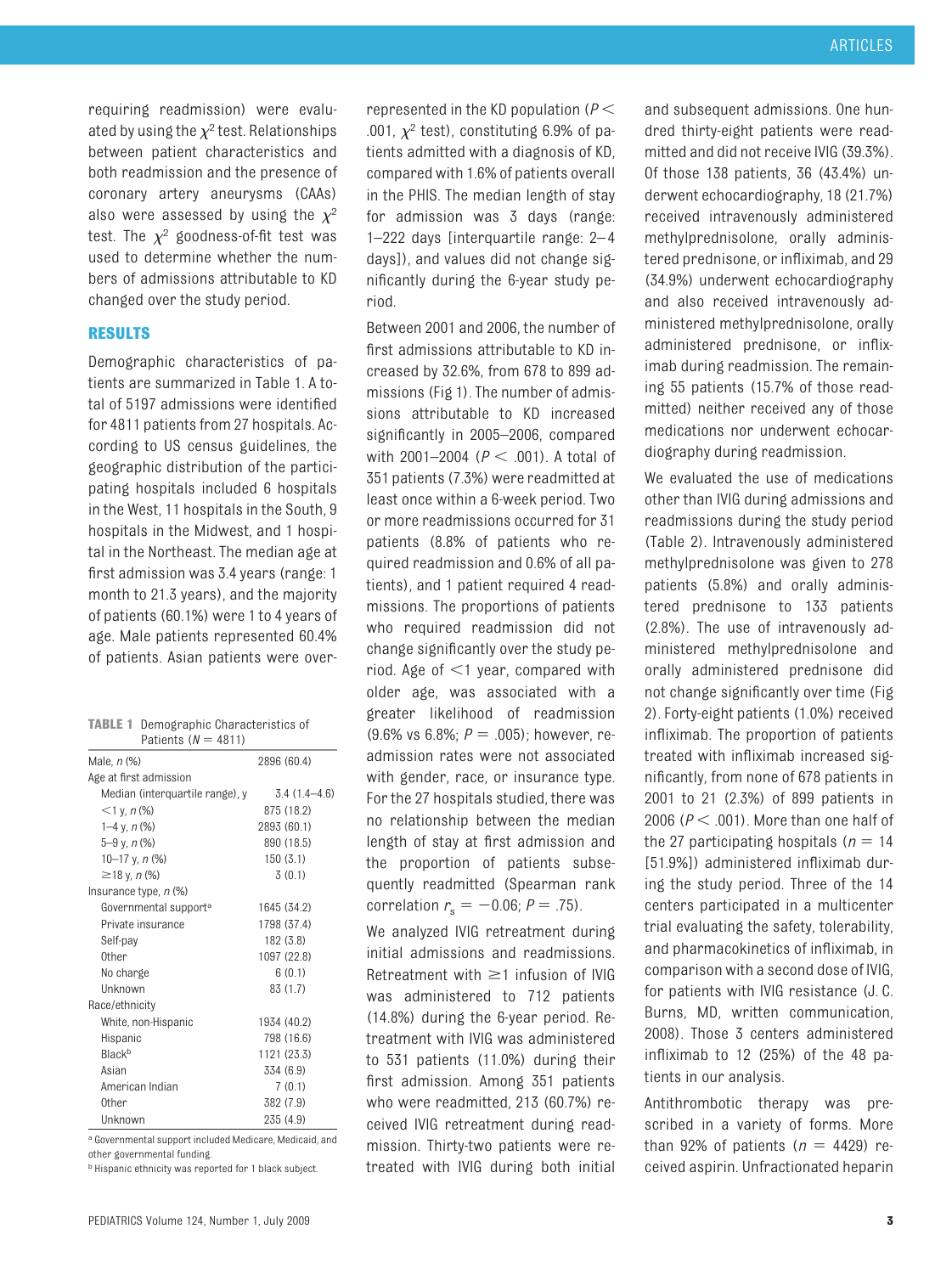

#### **FIGURE 1**

Admissions attributable to KD. Between 2001 and 2006, the number of patients admitted with KD increased by 32.6%, from 678 to 899 patients. For 351 patients  $(7.3%)$ ,  $\geq 1$  readmission occurred within a 6-week period. The number of readmissions did not change significantly over the study period.

was dispensed to 2004 patients (41.7%), but we could not distinguish between its use for maintenance of intravenous access and its use for therapeutic anticoagulation. Warfarin was prescribed for 54 patients (1.1%). The use of other antithrombotic therapies is described in Table 2. Thirteen patients (0.3%) received propranolol.

CAAs were coded for 127 patients (2.6%) during their first admission and for 157 patients (3.3%) overall. Although there was no linear trend in CAA coding between 2001 and 2006, patients admitted in 2005–2006, compared with 2001–2004, had a significantly greater likelihood of having a CAA code (4.4% vs 2.6%; *P* .001). Male patients were more likely than female patients to have discharge diagnosis codes for CAAs (3.8% vs 2.4%;  $P = .006$ ). Coding for

| <b>TABLE 2</b> Use of Non-IVIG Therapy for 4811 |
|-------------------------------------------------|
| Patients With KD                                |

|                                | n(%)        |
|--------------------------------|-------------|
| Antiinflammatory therapy       |             |
| Methylprednisolone             | 278 (5.8)   |
| Orally administered prednisone | 133 (2.8)   |
| and prednisolone               |             |
| Infliximah                     | 48 (1.0)    |
| Antithrombotic therapy         |             |
| Aspirin                        | 4429 (92.1) |
| Heparin                        | 2004 (41.7) |
| Warfarin                       | 54 (1.1)    |
| Enoxaparin                     | 49 (1.0)    |
| Tissue plasminogen activator   | 33 (0.7)    |
| Clopidogrel                    | 16(0.3)     |
| Abciximab                      | 10(0.2)     |

CAAs occurred more often for children  $<$ 1 year of age, compared with older children (8.0% vs 2.2%;  $P <$ .001).

Race and ethnicity were significantly correlated with the prevalence of CAA coding in our study population ( $P <$ .001) (Fig 3). The highest rates of CAAs were observed for American Indian patients, but the total number of patients was small and the results were not statistically meaningful. The second highest rates were reported for patients of Hispanic ethnicity (5.9%), with the lowest rates for black, Asian, and other groups (1.8% for each group). The rate of coding of CAAs for Hispanic patients was significantly higher than the rates for other racial and ethnic groups ( $P < .001$ ). Data on race were missing for 235 patients, 10 (4.3%) of whom had CAA codes. No relationship was found between the type of insurance and coding for CAAs.

Other cardiac complications of KD during the study period were also identified on the basis of ICD-9 coding (Table 3). Sixty-one patients (1.3%) had codes for mitral regurgitation and 40 patients (0.8%) had codes for myocarditis, cardiomyopathy, or left ventricular dysfunction. Six patients (0.1%) had codes for myocardial infarction. Coronary artery aneurysm without myocardial infarction was coded for 5 patients (0.1%). Cardiac arrest was coded for 4

patients (0.1%); 1 of those patients also had the code for acute myocardial infarction.

Six patients died during hospitalization over the 6-year period, yielding a mortality rate of 0.12%. The age of the deceased patients ranged from 5 months to 11 years (median: 29 months). Four patients died during the first admission, and 2 patients died during a subsequent admission. Patients who died had a longer length of stay (ie, total days in the hospital across admissions) than did those who survived (median: 24.5 days [range: 1– 82 days] vs 3 days [range:  $1-222$  days];  $P = .01$ ). The time from the first admission to death ranged from 1 to 102 days (mean: 44.2 days; median: 38 days). All 6 patients received  $\geq$  1 dose of IVIG, aspirin, and heparin. Therapeutic regimens, time from admission to death, and pertinent diagnoses for each patient are presented in Table 4.

## **DISCUSSION**

To our knowledge, our report provides the first large, multicenter description of agents used for the treatment of IVIG-resistant KD in the United States. Therapy for IVIG-resistant KD often is administered on the basis of limited data, with considerable practice variation. Delineation of temporal trends in the treatment of KD in the United States is thus important but has been hindered by the inability of national databases to track an individual patient's clinical information across his or her hospital admissions. By using the PHIS database, which tracks medication usage for individual patients across multiple admissions within a center, we found that nearly 15% of patients who were admitted because of KD received retreatment with IVIG during the first or subsequent admissions, consistent with previous reports.18–20 Administration of antiinflammatory medicines other than IVIG (eg, inflix-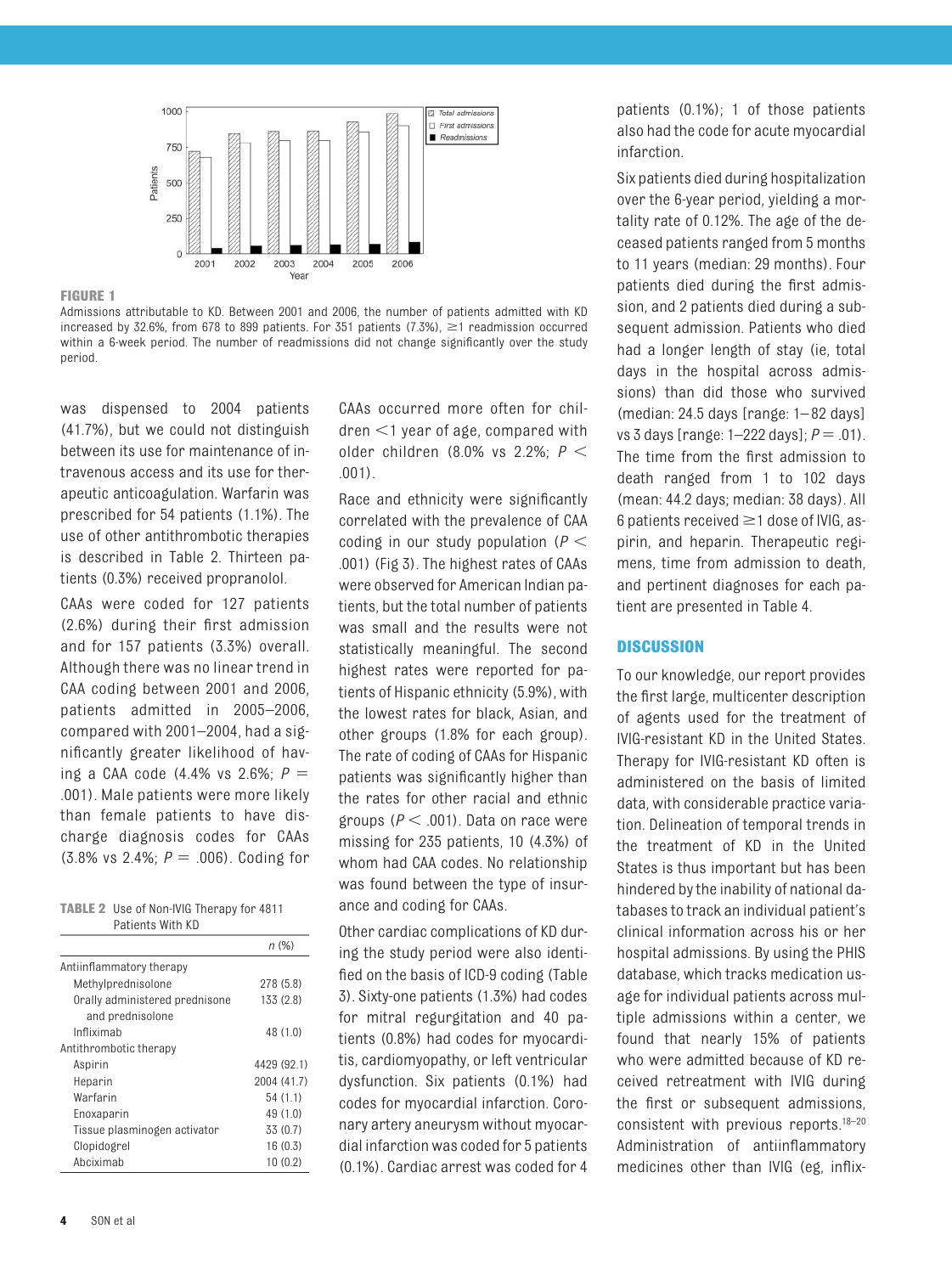

#### **FIGURE 2**

Use of antiinflammatory therapies other than IVIG during all admissions. Intravenously administered methylprednisolone was given to 5.8% of the study population, orally administered corticosteroids to 2.8% of the study population, and infliximab to 1% of the study population. Use of infliximab increased exponentially over the study period.



#### **FIGURE 3**

Race and ethnicity in relation to the prevalence of CAA coding. American Indian patients had the largest proportion of CAAs, but the population was small. A total of 5.9% of Hispanic patients had codes for CAAs, compared with 3.4% of white patients and 1.8% each of black and Asian patients ( $\mathit{P}\mathord{\leq}.001$ ).

imab or corticosteroids) occurred for 9.5% of our study population. One percent of all patients received  $\geq$  1 dose of infliximab during the study period, with its use increasing from 0% to 2.3% of patients admitted between 2001 and 2006.

Despite the absence of controlled, prospective, clinical trials with adequate power to assess the efficacy and safety of infliximab in KD, treatment of refractory KD with infliximab increased exponentially over the study period. Infliximab is a chimeric monoclonal antibody to tumor necrosis factor (TNF)  $\alpha$ . a pivotal cytokine in the acute inflam-

matory response.21 Infliximab binds to TNF- $\alpha$  and blocks attachment to TNF- $\alpha$ receptors on T cells, ameliorating the inflammatory response. Elevated levels of TNF- $\alpha$  have been found in patients with KD, particularly those with coronary artery abnormalities.<sup>22</sup> Given the inflammatory and thrombotic properties of TNF- $\alpha$ . blockade at the level of TNF- $\alpha$  may be a logical approach for patients who have experienced failure of conventional therapy for KD. Previous descriptions of infliximab use in KD include case reports on 22 patients, the first of which was published in 2004.23–27 Infliximab has been approved by the US Food and Drug Administration for use in pediatric Crohn disease and has proven to be efficacious28,29 but not without complications.30 Because infliximab is administered only once (or at most twice) for patients with KD, its administration may cause fewer complications in the KD population than in populations with other diseases for which it is administered repetitively. Further investigation of the safety and efficacy of infliximab administration for KD is warranted.

We found that both admissions attributable to KD and coding for CAAs increased significantly in 2005–2006, compared with 2001–2004. In 2004, the American Heart Association and the American Academy of Pediatrics released recommendations regarding the diagnosis and treatment of KD.31 The recommendations liberalized criteria for IVIG treatment by providing an algorithm for the evaluation and treatment of patients with suspected incomplete KD by using supportive laboratory and echocardiographic data. Furthermore, IVIG retreatment was recommended for patients who failed to respond to initial therapy. Finally, a graph was provided for assessment of coronary artery *z* scores (ie, coronary artery dimensions adjusted for body surface area). The American Heart Association/American Academy of Pediatrics recommendations were disseminated widely in late 2004, and their release might have played a role in the observed trends. However, it would be unusual for recommendations from an expert body to be adopted so rapidly. Furthermore, neither symptoms of KD nor detailed data on coronary artery size are coded reliably in the PHIS database. Therefore, we cannot determine the extent to which the observed secular changes are related to changing KD epidemiological features, better case ascertainment through educa-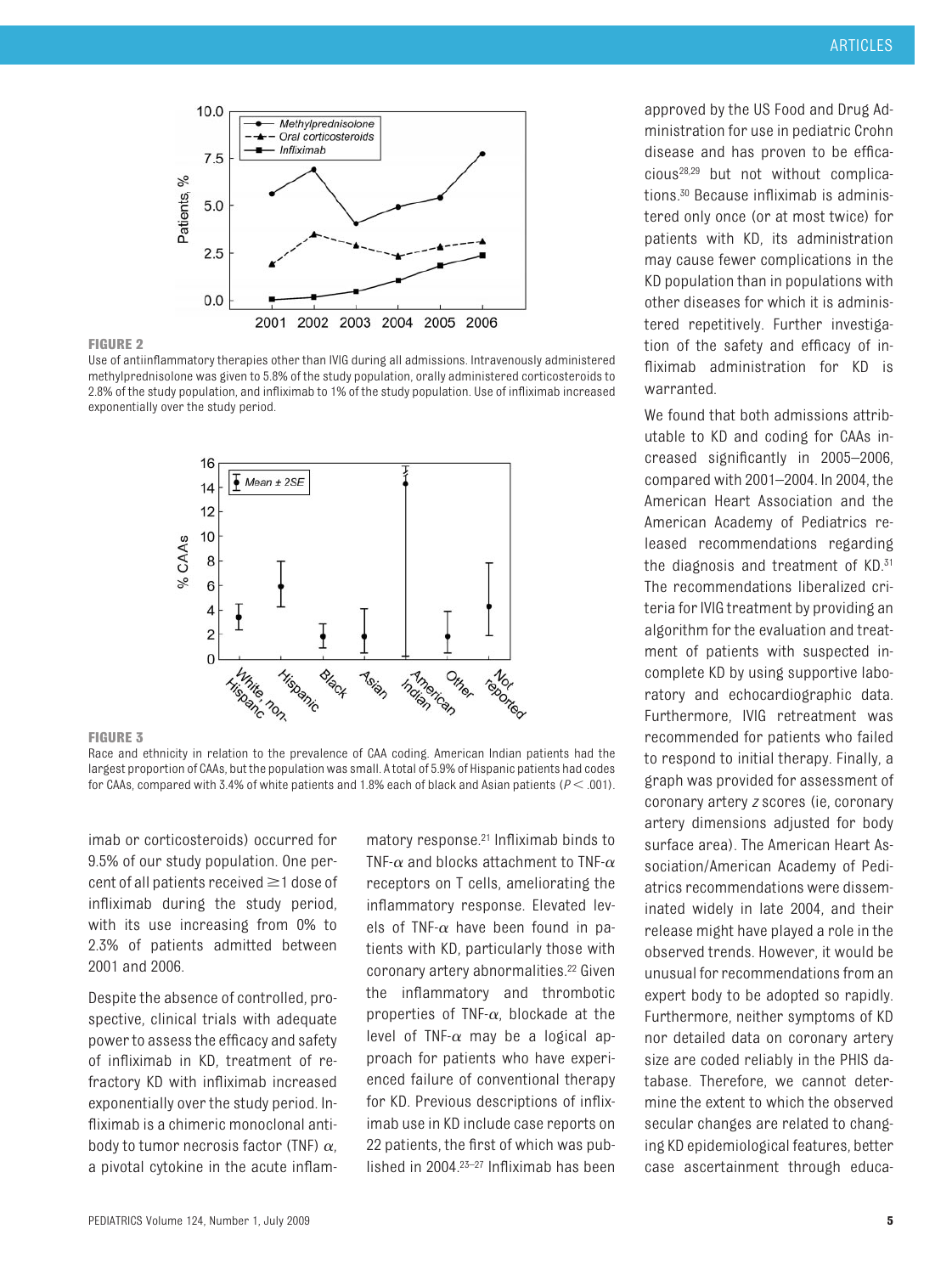|  |  |  | TABLE 3 Cardiac Complications Among 4811 Patients With KD, According to ICD-9 Codes |  |
|--|--|--|-------------------------------------------------------------------------------------|--|
|  |  |  |                                                                                     |  |

| Diagnosis                                                         | ICD-9 Code | n(%)      |
|-------------------------------------------------------------------|------------|-----------|
| Coronary Artery Aneurysm                                          | 414.11     | 157(3.3)  |
| Mitral valve disorder                                             | 424.0      | 61(1.3)   |
| Myocarditis                                                       | 429.0      | 38 (0.8)  |
| Left ventricular dysfunction                                      | 428.1      | 1 (< 0.1) |
| Cardiomyopathy in other diseases                                  | 425.8      | 1 (< 0.1) |
| Myocardial infarction                                             | 410.9      | 2 (< 0.1) |
| Coronary artery occlusion without myocardial<br>infarction        | 411.81     | 5(0.1)    |
| Acute myocardial infarction, unspecified site,<br>initial episode | 410.91     | 4(0.1)    |
| Cardiac arrest                                                    | 427.5      | 4(0.1)    |

tion of medical personnel, increased referral of KD cases to children's hospitals, or broader criteria for the treatment of KD or the diagnosis of coronary artery abnormalities.

Similar to the findings of Belay et al,<sup>4</sup> we found that the risk for developing coronary artery abnormalities was higher for male patients, children  $\leq$ 1 year of age, and patients of Hispanic ethnicity. In contrast to the report by Belay et al,<sup>4</sup> however, we did not find an increased risk of CAAs among Asian patients. Our methods for identifying patients with CAAs differed from those used by Belay et al<sup>4</sup> in important ways. The patient population described by Belay et al<sup>4</sup> was assembled through voluntary reporting to the Centers for Disease Control and Prevention and represented a small proportion of actual KD cases in the nation. As noted in that study, selective reporting of more classic and more severe cases of KD might have influenced the identification of risk factors. Furthermore, we used ICD-9 codes to identify diagnoses and complications in the PHIS database, whereas Belay et al<sup>4</sup> collected information from case report forms. We do not know whether hospitals contributing to the PHIS used coronary artery *z* scores or Japanese Ministry of Health guidelines for coding cases with CAAs. Hospitals contributing to the PHIS might have used the CAA code for cases of mild dilation of the coronary vessels, which would have led to overestimation of the number of patients with CAAs because the ICD-9 code refers to aneurysms only.

Our findings should be viewed in light of additional limitations. Diagnoses or medication uses might have been omitted or incompletely captured because of errors in data entry or coding. Patients might have been more likely to leave the hospital with a CAA code if a cardiologist was involved in their care. Patients with unreported race/ ethnicity had a high rate of CAAs of 4.3%, which potentially influenced our analyses of CAAs according to race/ ethnicity. Our data sample was drawn from 27 freestanding pediatric hospitals in the United States, and our findings may not be applicable to KD admissions in pediatric wards within general hospitals. Nearly 16% of children readmitted during the study period did not receive IVIG, corticosteroids, or infliximab and did not have an echocardiogram performed during readmission; possible explanations for these readmissions include observation because of fever or more-invasive procedures such as cardiac catheterization. We were unable to report doses of medications with the PHIS, because children's weights were not available. Although the PHIS tracks patients across admissions at the same hospital, some patients might have been transferred to a different hospi-

**TABLE 4** Characteristics of Deceased Patients With KD

| Patient        | Age             | No. of<br><b>IVIG Doses</b> | Methylprednisolone | Prednisolone | Warfarin       | Enoxaparin     | No. of Tissue<br>Plasminogen<br><b>Activator Doses</b> | Time From<br>First Admission<br>to Death, d | Other Pertinent Diagnoses                                                                               |
|----------------|-----------------|-----------------------------|--------------------|--------------|----------------|----------------|--------------------------------------------------------|---------------------------------------------|---------------------------------------------------------------------------------------------------------|
|                | 3y              |                             | Yes                | Yes          | Yes            | Yes            | 3                                                      | 47                                          | Cardiac arrest; mitral valve<br>disorder                                                                |
| $\overline{2}$ | 11y             | 3                           | Yes                | No           | No             | Yes            | 0                                                      | 82                                          | Other shock without mention<br>of trauma                                                                |
| 3              | 5 <sub>mo</sub> | $\overline{2}$              | Yes                | No           | No             | No             | $\overline{2}$                                         | 4                                           | CAA; coronary artery occlusion<br>without myocardial<br>infarction                                      |
| 4              | 5y              |                             | No                 | No           | N <sub>0</sub> | N <sub>o</sub> | 0                                                      |                                             | Cardiac arrest; coronary<br>artery occlusion without<br>myocardial infarction;<br>mitral valve disorder |
| 5              | 1.7y            | $\overline{2}$              | Yes                | Yes          | N <sub>0</sub> | N <sub>o</sub> | $\mathbf{0}$                                           | 29                                          | Cardiac arrest; CAA                                                                                     |
| 6              | 1.5y            | 3                           | Yes                | No           | N <sub>0</sub> | N <sub>o</sub> |                                                        | 102                                         | Myocarditis; acute myocardial<br>infarction, unspecified site,<br>initial episode of care               |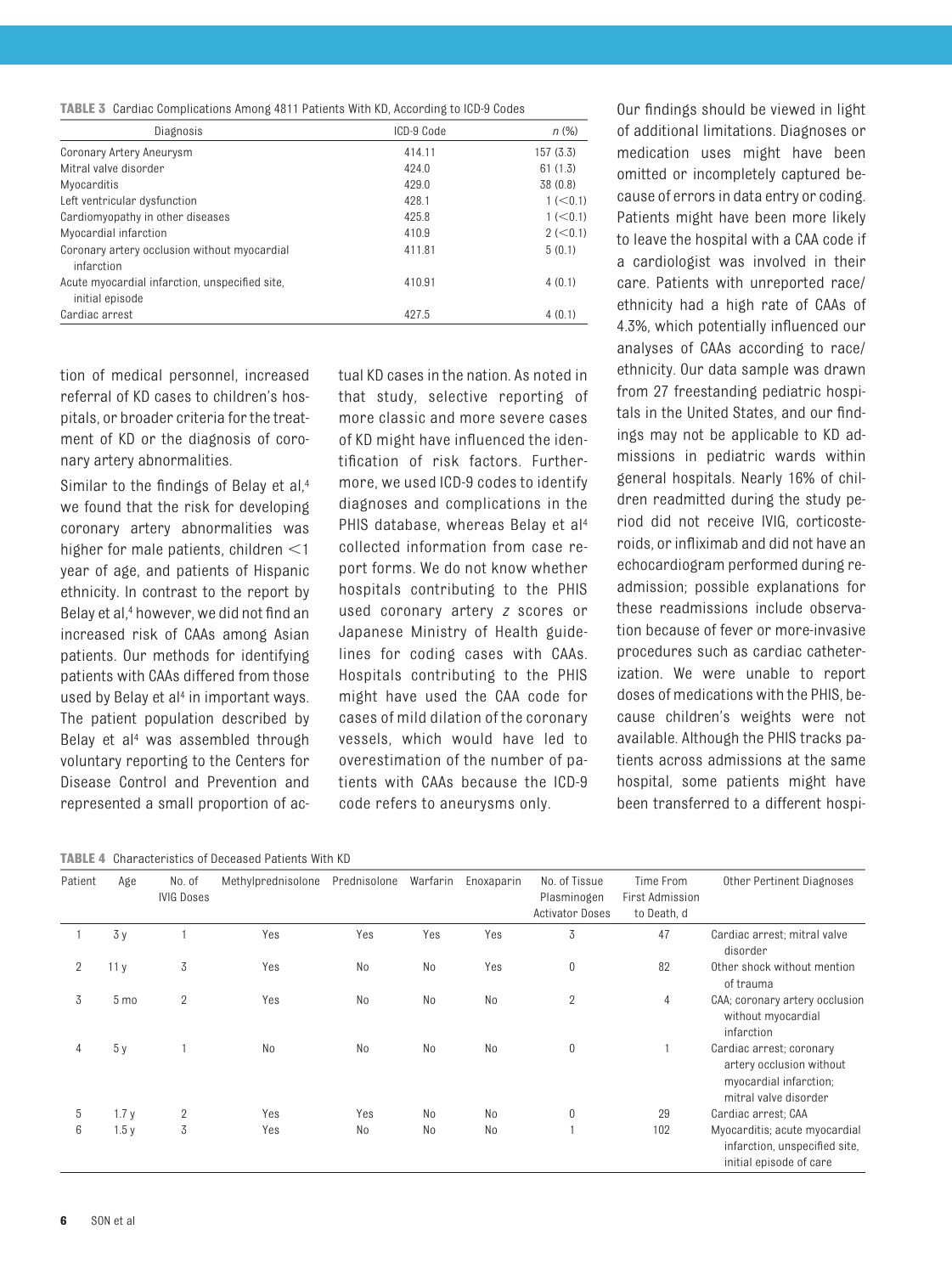tal after initial treatment, which would cause underestimation of the frequency of IVIG retreatment and other therapies in KD. For example, a patient transferred to a PHIS hospital after initial treatment elsewhere would not have been classified as being retreated if he or she received only a single dose of IVIG at the PHIS center. Our definition of IVIG retreatment required 2 entries separated by  $\geq$  calendar days, because information regarding the time of day at which medications were administered is not available through the PHIS. Therefore, some patients who received IVIG retreatment  $\leq$ 36 hours after the initial treatment might have been missed. Rates of IVIG retreatment and other treatments in our study thus represent lower limits.

#### **CONCLUSIONS**

By using a large, pediatric, inpatient database that tracks patients across admissions, we found that the number of admissions attributable to KD increased in the 5 years from 2001 to 2006. Although the proportions of patients who received IVIG retreatment and corticosteroids remained stable,

infliximab administration emerged as an increasingly used treatment for IVIG-resistant KD during this period. Future prospective studies should evaluate the impact on patient outcomes of changes in the rates and types of treatment and retreatment for KD.

## **ACKNOWLEDGMENTS**

This work was supported, in part, by the Ciaranello Family Fund.

We thank Kathy Alexander and Emily Harris for manuscript preparation.

#### **REFERENCES**

- 1. Kawasaki T. Acute febrile mucocutaneous syndrome with lymphoid involvement with specific desquamation of the fingers and toes in children [in Japanese]. *Arerugi.* 1967;16(3):178 –222
- 2. Burns JC, Kushner HI, Bastian JF, et al. Kawasaki disease: a brief history. *Pediatrics.* 2000;106(2). Available at: www.pediatrics.org/cgi/content/full/106/2/e27
- 3. Melish ME, Hicks RM, Larson EJ. Mucocutaneous lymph node syndrome in the United States. *Am J Dis Child.* 1976;130(6):599 – 607
- 4. Belay ED, Maddox RA, Holman RC, Curns AT, Ballah K, Schonberger LB. Kawasaki syndrome and risk factors for coronary artery abnormalities: United States, 1994 –2003. *Pediatr Infect Dis J.* 2006; 25(3):245–249
- 5. Chang RK. Epidemiologic characteristics of children hospitalized for Kawasaki disease in California. *Pediatr Infect Dis J.* 2002;21(12):1150 –1155
- 6. Chang RK. Hospitalizations for Kawasaki disease among children in the United States, 1988 –1997. *Pediatrics.* 2002;109(6). Available at: www.pediatrics.org/cgi/content/full/109/6/e87
- 7. Chang RK. The incidence of Kawasaki disease in the United States did not increase between 1988 and 1997. *Pediatrics.* 2003;111(5):1124 –1125
- 8. Davis RL, Waller PL, Mueller BA, Dykewicz CA, Schonberger LB. Kawasaki syndrome in Washington State: race-specific incidence rates and residential proximity to water. *Arch Pediatr Adolesc Med.* 1995;149(1):66 – 69
- 9. Dean AG, Melish ME, Hicks R, Palumbo NE. An epidemic of Kawasaki syndrome in Hawaii. *J Pediatr.* 1982;100(4):552–557
- 10. Gibbons RV, Parashar UD, Holman RC, et al. An evaluation of hospitalizations for Kawasaki syndrome in Georgia. *Arch Pediatr Adolesc Med.* 2002;156(5):492– 496
- 11. Holman RC, Belay ED, Clarke MJ, Kaufman SF, Schonberger LB. Kawasaki syndrome among American Indian and Alaska Native children, 1980 through 1995. *Pediatr Infect Dis J.* 1999;18(5): 451– 455
- 12. Holman RC, Belay ED, Curns AT, Schonberger LB, Steiner C. Kawasaki syndrome hospitalizations among children in the United States, 1988 –1997. *Pediatrics.* 2003;111(2):448
- 13. Holman RC, Curns AT, Belay ED, et al. Kawasaki syndrome in Hawaii. *Pediatr Infect Dis J.* 2005; 24(5):429 – 433
- 14. Holman RC, Curns AT, Belay ED, Steiner CA, Schonberger LB. Kawasaki syndrome hospitalizations in the United States, 1997 and 2000. *Pediatrics.* 2003;112(3):495–501
- 15. Holman RC, Shahriari A, Effler PV, Belay ED, Schonberger LB. Kawasaki syndrome hospitalizations among children in Hawaii and Connecticut. *Arch Pediatr Adolesc Med.* 2000;154(8):804 – 808
- 16. Rauch AM, Kaplan SL, Nihill MR, Pappas PG, Hurwitz ES, Schonberger LB. Kawasaki syndrome clusters in Harris County, Texas, and eastern North Carolina: a high endemic rate and a new environmental risk factor. *Am J Dis Child.* 1988;142(4):441– 444
- 17. Shulman ST, McAuley JB, Pachman LM, Miller ML, Ruschhaupt DG. Risk of coronary abnormalities due to Kawasaki disease in urban area with small Asian population. *Am J Dis Child.* 1987;141(4):  $420 - 425$